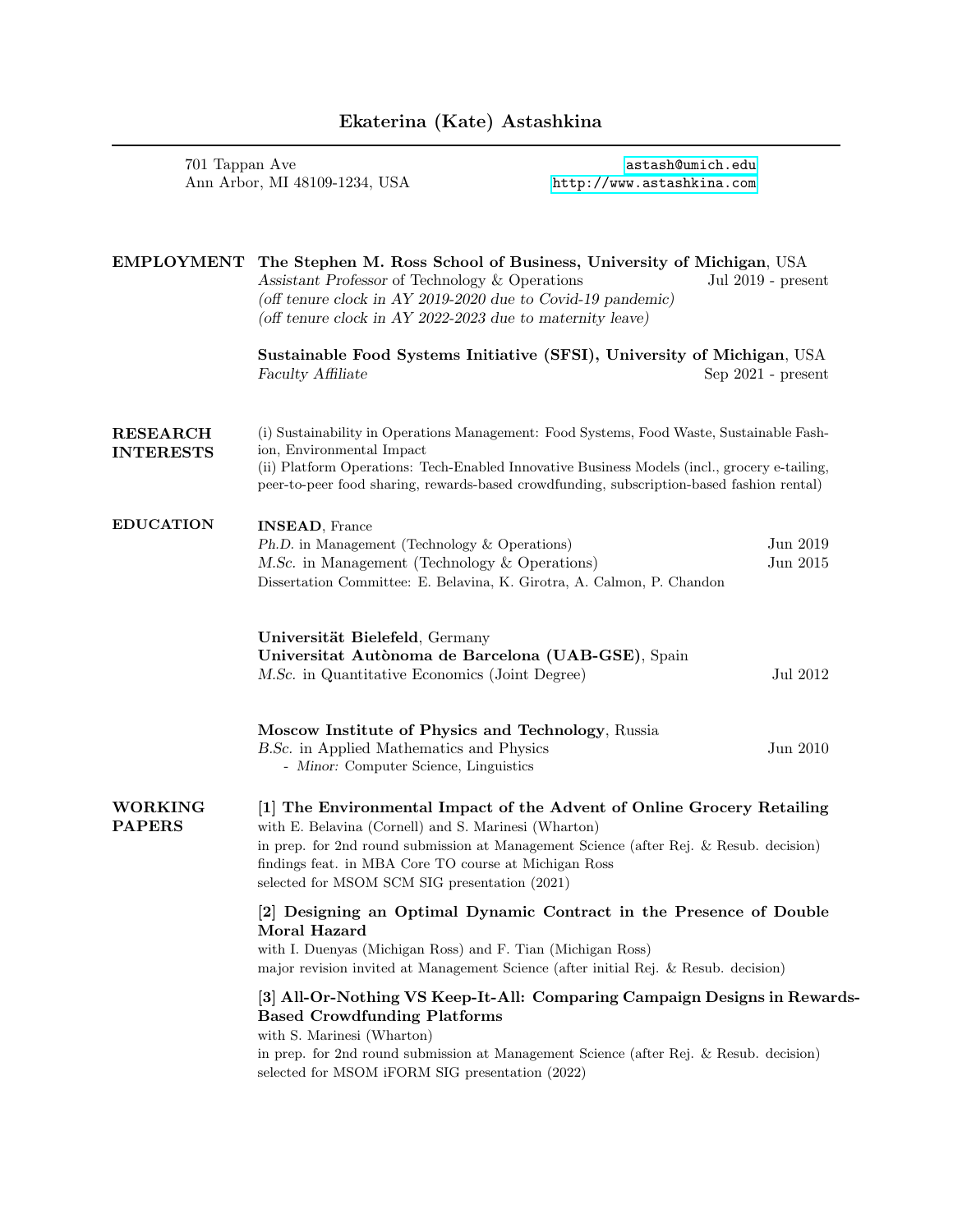| <b>WORK IN</b><br><b>PROGRESS</b>           | [4] Reducing Food Waste in All-You-Can-Eat Buffets: Pricing Strategies<br>that Work<br>with F. Tian (Michigan Ross)<br>manuscript in preparation                                                                                                                                                                                                                |  |
|---------------------------------------------|-----------------------------------------------------------------------------------------------------------------------------------------------------------------------------------------------------------------------------------------------------------------------------------------------------------------------------------------------------------------|--|
|                                             | [5] Hyperlocal P2P Food Sharing: Estimating the Effect of the "Food"<br><b>Waste Hero" Presence</b><br>with M. Shunko (U Washington) and H. Zhang (U Washington)<br>manuscript in preparation                                                                                                                                                                   |  |
|                                             | [6] The Impact of Providing Visibility into the Remaining Shelf-life of<br>Perishable Food<br>with R. Anupindi (Michigan Ross), J. Li (Michigan Ross), F. Zhou (Michigan Ross)                                                                                                                                                                                  |  |
|                                             | [7] The Impact of Variety on the Economic & Environmental Performance<br>of a Fashion Rental Business Model<br>with V. Aggrawal (Georgetown) and A. Saez de Tejada Cuenca (IESE)<br>manuscript in preparation, preliminary version is available upon request                                                                                                    |  |
|                                             | [8] Toward a Greener Fashion Rental: Regulation that Delivers Win-Win<br>with I. Duenyas (Michigan Ross) and Y. Hu (Michigan Ross)                                                                                                                                                                                                                              |  |
| <b>ON PAUSE</b>                             | [9] Reducing Post-Consumer Food Waste at the Employee Dining Halls:<br><b>Field Experiment</b><br>with E. Belavina (Cornell)<br>on pause due to Covid-19 pandemic                                                                                                                                                                                               |  |
|                                             | [10] Impact of Workforce Flexibility on Customer Satisfaction: Empirical<br>Framework & Evidence from a Cleaning Services Platform<br>with R. Momot (HEC Paris/Kellogg) and M. Salikhov (Yale/NES/Skolkovo)<br>manuscript is available online or upon request                                                                                                   |  |
| <b>MEDIA</b><br><b>ARTICLES</b><br>& QUOTES | Poets & Quants (article, quote):<br>Jan 2022<br>The Crystal Ball: B-Schools Acknowledge Challenges, Put Positive Shine On 2022                                                                                                                                                                                                                                  |  |
|                                             | Bon Appetit Magazine (quote):<br>May 2021<br>To Stop Food Waste, We Need to Confront Our Food Anxiety                                                                                                                                                                                                                                                           |  |
|                                             | Ross Thought in Action (article):<br>Jan $2020\,$<br>Online Grocery Shopping Can Reduce Food Waste and Help the Environment                                                                                                                                                                                                                                     |  |
| <b>TEACHING</b><br><b>EXPERIENCE</b>        | The Stephen M. Ross School of Business, U of Michigan, USA<br>$2019 - 2022$<br>BBA Program, Business Analytics & Statistics Class (TO301)<br>$\cdot$ Instructed 2 sections in Fall 2019 & Fall 2020<br>$\cdot$ Instructed 3 sections in Fall 2021<br>· Served as a Course Coordinator in Fall 2021<br>Completed BBA curriculum mapping for TO301 in Winter 2022 |  |
|                                             | The Stephen M. Ross School of Business, U of Michigan, USA<br>Winter 2021<br>PhD Program, Select Topics on Sustainability in OM Class (TO899)                                                                                                                                                                                                                   |  |

· Created & taught a PhD class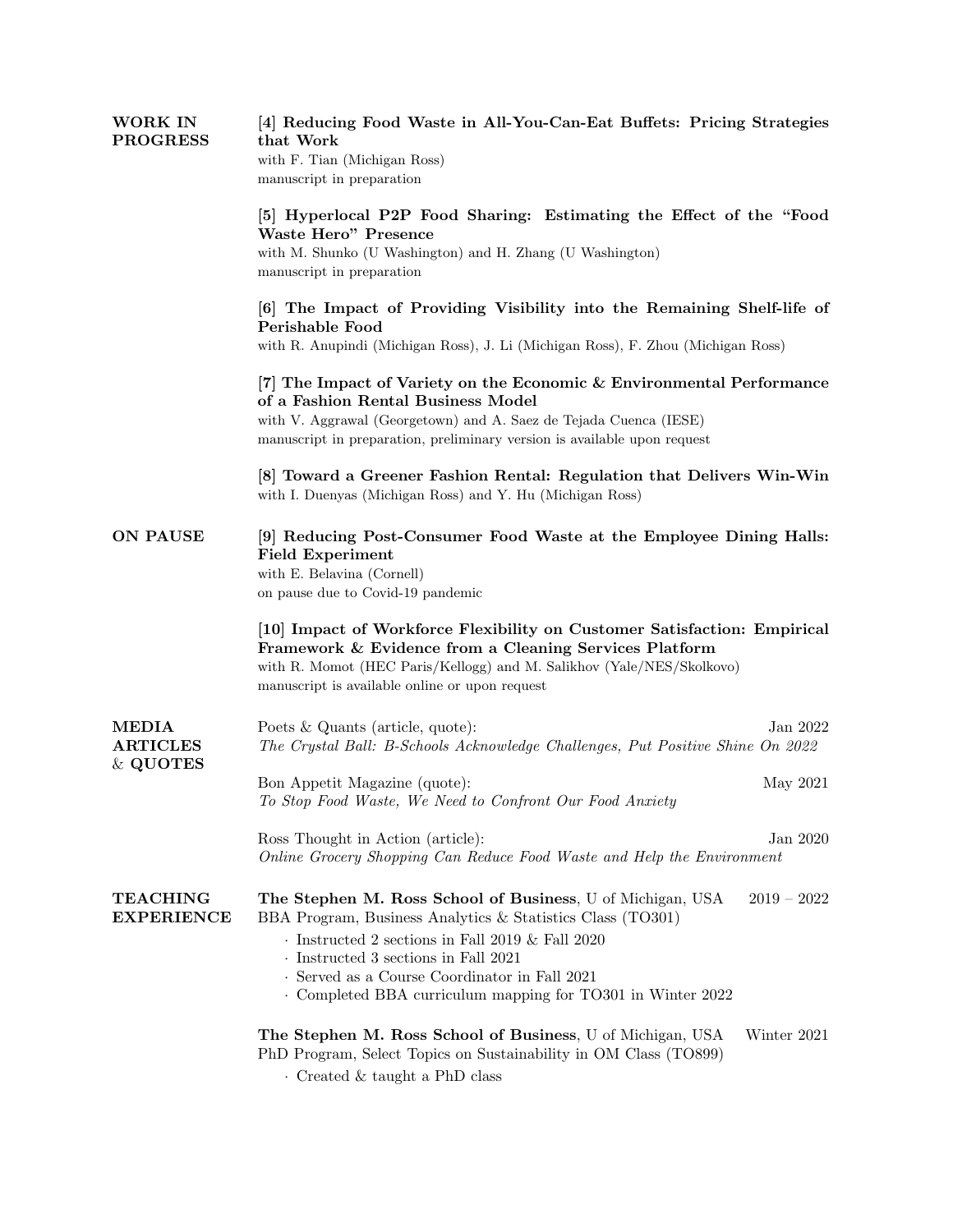|                                                       | <b>INSEAD, France</b><br>Executive Training Program "Sberbank 500" (Russia's Largest Bank)<br>. TA in the Business Model Innovation class, Prof. S. Netessine,<br>$\cdot$ Coordinated a hybrid MOOC of $\sim$ 500 students per year                                                                                                                                                                                                                                 | $2013 - 2018$                                                                                |
|-------------------------------------------------------|---------------------------------------------------------------------------------------------------------------------------------------------------------------------------------------------------------------------------------------------------------------------------------------------------------------------------------------------------------------------------------------------------------------------------------------------------------------------|----------------------------------------------------------------------------------------------|
|                                                       | The University of Chicago Booth School of Business, USA<br>MBA Program                                                                                                                                                                                                                                                                                                                                                                                              | Spring 2018                                                                                  |
|                                                       | . TA for Operations Management class, Prof. E. Belavina                                                                                                                                                                                                                                                                                                                                                                                                             |                                                                                              |
|                                                       | London Business School, UK<br>Executive Development Program                                                                                                                                                                                                                                                                                                                                                                                                         | Fall 2017                                                                                    |
|                                                       | . TA for Operational Innovation class, Prof. C. Markides & Prof. I. Ioannou                                                                                                                                                                                                                                                                                                                                                                                         |                                                                                              |
|                                                       | <b>INSEAD, France</b><br>Fall 2014<br>PhD Program<br>· Self-standing core Math Tutorial class (Calculus, Linear Algebra, Optimization)<br>· Instructed 1st year PhD students, created class materials                                                                                                                                                                                                                                                               |                                                                                              |
|                                                       |                                                                                                                                                                                                                                                                                                                                                                                                                                                                     |                                                                                              |
|                                                       | Universität Bielefeld, Germany<br>Department of Mathematics                                                                                                                                                                                                                                                                                                                                                                                                         | Fall 2011                                                                                    |
|                                                       | Optimization class, Prof. T. Pasurek<br>· Instructed 20 Master-level math students                                                                                                                                                                                                                                                                                                                                                                                  |                                                                                              |
| <b>TEACHING</b><br><b>MATERIALS</b><br><b>CREATED</b> | INSEAD Business School Teaching Case "Sberbank: No Queues!",<br>with S. Netessine,<br>available in English and in Russian,<br>in use in Executive Training Program "Sberbank 500" for 4 years                                                                                                                                                                                                                                                                       |                                                                                              |
| <b>AWARDS</b> &<br><b>GRANTS</b>                      | Small Business of Food Grant, \$10,000 (joint with E. Belavina)<br>Finalist, IBM Service Science Best Student Paper Award<br><b>INSEAD</b> Doctoral Scholarship<br>Hackaton "hack4INSEAD" Winner (team competition)<br>European Commission Erasmus Mundus Scholarship<br>Dynasty Foundation Scholarship for Young Scientists in Economics<br>Scholarship for Innovation in the Domain of Natural Sciences<br>Russian Government Scholarship for Academic Excellence | 2019<br>2018<br>2013-2018<br>Spring 2015<br>2010-2012<br>2009-2010<br>2007-2010<br>2006-2010 |
| <b>SELECTED</b><br><b>INVITED</b><br><b>TALKS</b>     | $2021 - 2022$ : (virtual)                                                                                                                                                                                                                                                                                                                                                                                                                                           |                                                                                              |
|                                                       | At the University of Michigan:                                                                                                                                                                                                                                                                                                                                                                                                                                      |                                                                                              |
|                                                       | - Knight-Wallace, ESG Bootcamp: Is On-demand Sustainable?<br>invited by Prof. J. Davis                                                                                                                                                                                                                                                                                                                                                                              | May 2022                                                                                     |
|                                                       | - Fast Food For Thought: Shall We Do Our Groceries Online?<br>invited by SFSI<br>campus-wide event with $700+$ of registered attendees                                                                                                                                                                                                                                                                                                                              | Apr 2022                                                                                     |
|                                                       | - Kick-Off Event (Tauber Institute): Successful Student Advising<br>invited by Prof. H.-S. Ahn                                                                                                                                                                                                                                                                                                                                                                      | Apr 2022                                                                                     |
|                                                       | - BA670 (+Impact Studio course): Latest Innovations in the Food Sector Dec 2021                                                                                                                                                                                                                                                                                                                                                                                     |                                                                                              |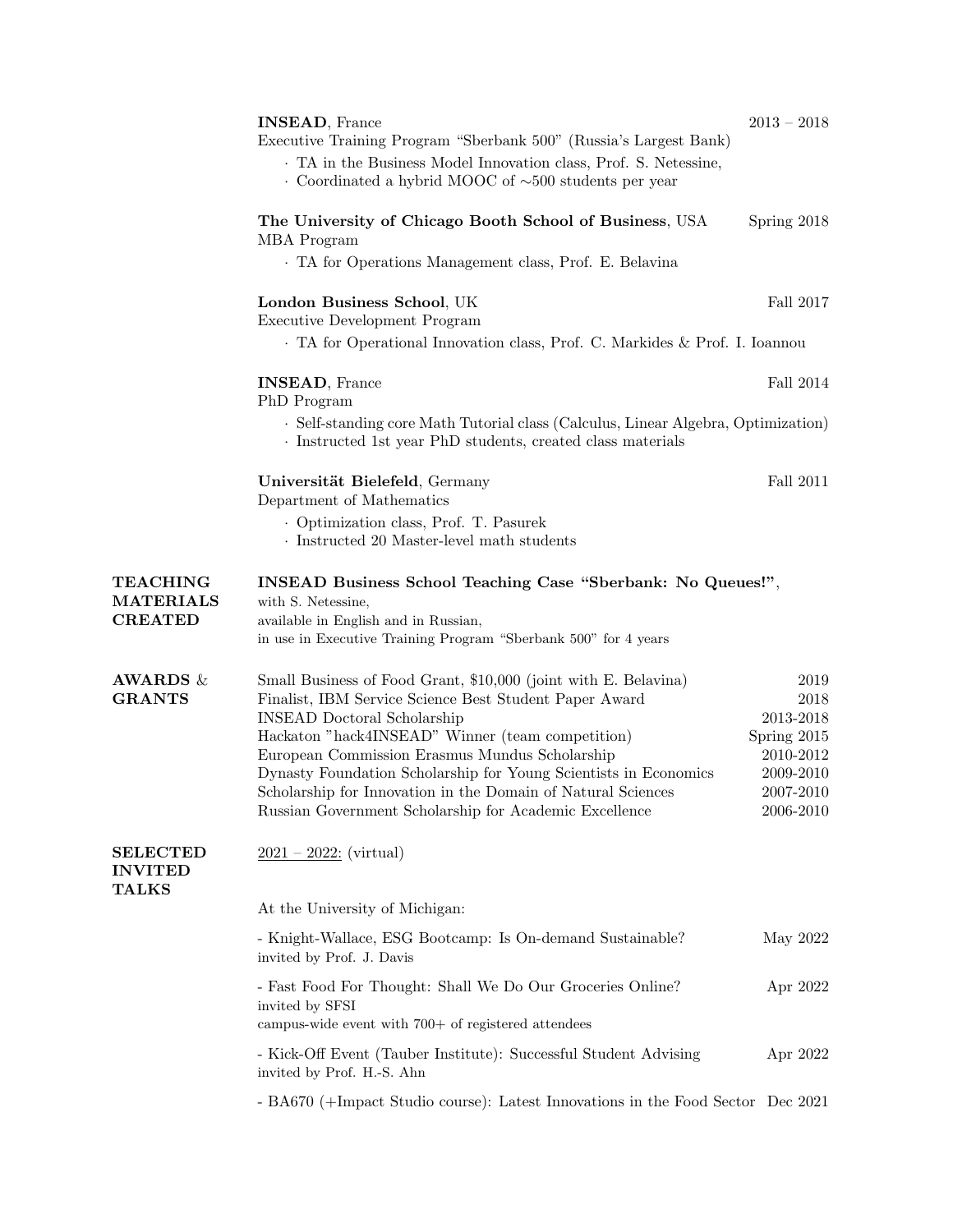invited & interviewed by Prof. J. Davis

- EBS Program (Ross & LSA): Last-Mile Food Delivery & Food Waste Jul 2021 invited by Prof. F. Lafontaine

## Other Schools:

Cornell University (invited to give a guest lecture on food waste) Nanyang Business School, Nanyang Technological University The Lee Kong Chian School of Business, Singapore Management University National University of Singapore Business School

## $2019 - 2020$ :

At the University of Michigan:

| - Junior Faculty Informal TO Brown Bag                                                    | May 2020 |
|-------------------------------------------------------------------------------------------|----------|
| invited by Prof. S. Keppler                                                               |          |
| Presented the work-in-progress "Hyperlocal P2P Food Sharing: Estimating the Effect of the |          |
| "Food Waste Hero" Presence"                                                               |          |
| - TO/BE435: Guest Lecture on Food Waste                                                   | Mar 2020 |
| invited by Prof. S. Leider                                                                |          |
| Behavioral Economics & Behavioral OM BBA Class                                            |          |
| - Business+Impact: Food Waste Talk                                                        | Feb 2020 |
| invited by Prof. J. Davis                                                                 |          |
| Part of the Series "Faculty Research for Impact" (UN SDG 14: Climate Action)              |          |
| - Knight-Wallace Fellows Event: Food Waste Talk                                           | Sep 2019 |
| invited by Prof. F. Lafontaine                                                            |          |

## $2018 - 2019$ :

The Stephen M. Ross School of Business, University of Michigan The Kellogg School of Management, Northwestern University SC Johnson College of Business, Cornell University The Anderson School of Management, University of California, Los Angeles The Fuqua School of Business, Duke University Darden School of Business, University of Virginia The Max M. Fisher College of Business, Ohio State University College of Business, Clemson University The Beedie School of Business, Simon Fraser University School of Economics and Management, Tilburg University INSEAD, France

| <b>CONFERENCE</b> MSOM. virtual |                           | Jun 2021 |
|---------------------------------|---------------------------|----------|
| <b>PRESENTA-</b>                | INFORMS, virtual          | Oct 2020 |
| TIONS                           | INFORMS, Seattle, WA, USA | Oct 2019 |
|                                 | INFORMS, Phoenix, AZ, USA | Nov 2018 |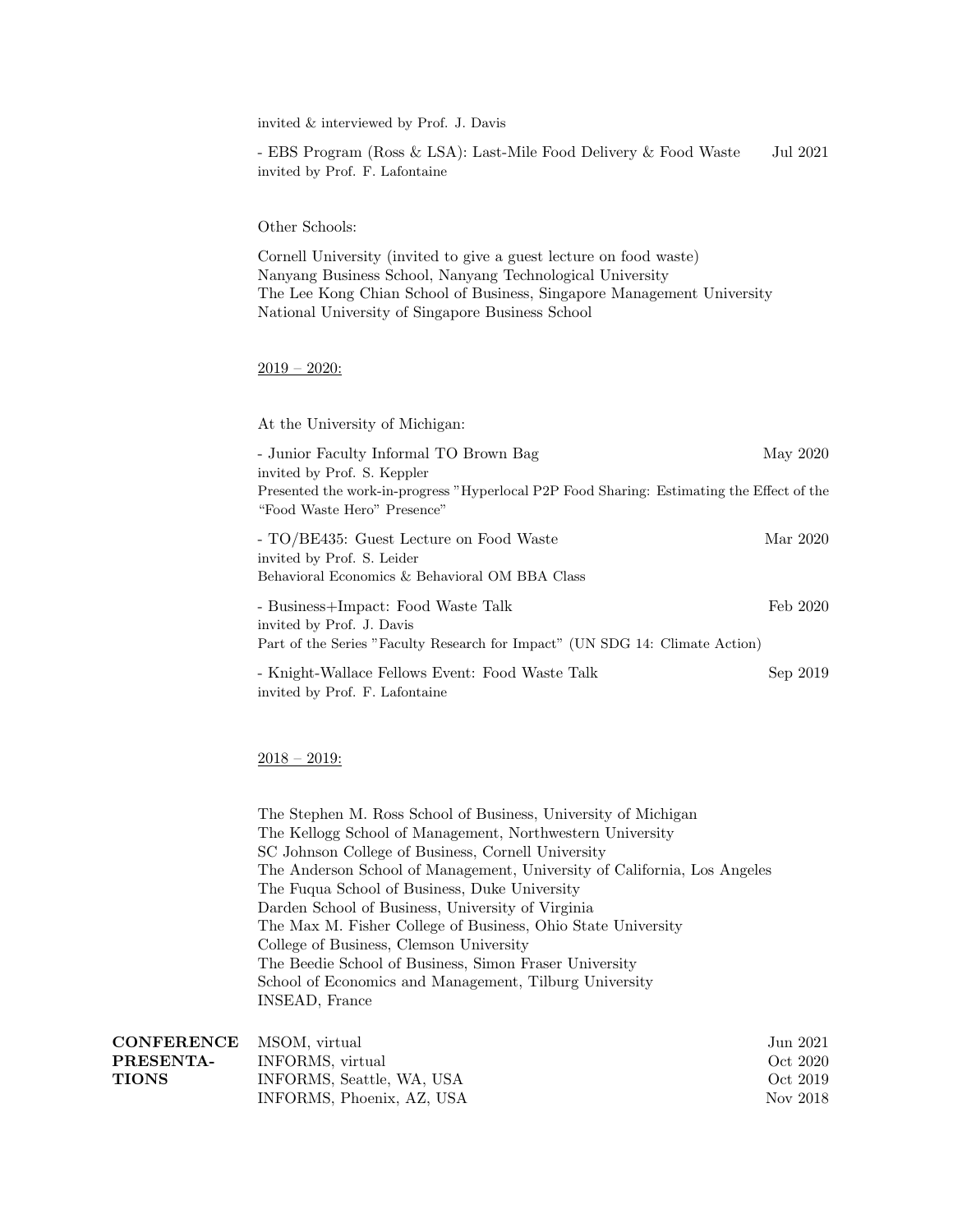| MSOM, Dallas, TX, USA                   | Jul 2018 |
|-----------------------------------------|----------|
| European TOM Day, Fontainebleau, France | Jun 2018 |
| INFORMS, Houston, TX, USA               | Oct 2017 |
| MSOM, Chapel Hill, NC, USA              | Jun 2017 |
| INFORMS, Nashville, TN, USA             | Nov 2016 |
| INFORMS, Philadelphia, PA, USA          | Nov 2015 |

ACADEMIC SERVICE Ad-hoc reviewer for academic journals: Management Science, Manufacturing & Service Operations Management, Operations Research, Production & Operations Management, Quarterly Journal of Operations Research, Service Science

> Invited judge/referee for competitions/conferences: SCM SIG (MSOM Conference 2020-2022), MSOM Best Student Paper Competition (2020-2022), POMS CSO Student Paper Competition (2021-2022), Sustainable Operations SIG (MSOM Conference 2021), PSOR Best Paper Award (2019-2021), INFORMS TIMES (2020-2021), Ross Datathon 2020

Conference Session Chair: INFORMS 2020 (ENRE and MSOM/Sustainability tracks), INFORMS 2019 (Service Science track)

| Student Supervision:                                                                                |                      |
|-----------------------------------------------------------------------------------------------------|----------------------|
| $(1)$ Feng Tian                                                                                     | Jul 2019 - Jul 2021  |
| ex-PhD student at Michigan Ross, co-advised with Prof. I. Duenyas,                                  |                      |
| academic job market placement: Asst. Prof. HKU Business School                                      |                      |
|                                                                                                     |                      |
| $(2)$ Yuwen Hu                                                                                      | Jul 2020 - present   |
| PhD student at Michigan Ross, co-advising with Prof. I. Duenyas                                     |                      |
|                                                                                                     |                      |
| (3) Haonan Zhang                                                                                    | $Oct 2020$ - present |
| Master Student at Northwestern University, solo advising until Aug 2021                             |                      |
| PhD student at U Washington, co-advising with Prof. M. Shunko since Aug 2021                        |                      |
|                                                                                                     |                      |
| $(4)$ Fan Zhou                                                                                      | $Oct 2021$ - present |
| PhD student at Michigan Ross, co-advising with Prof. R. Anupindi and Prof. J. Li                    |                      |
|                                                                                                     |                      |
| Other PhD Program Service: PhD student admissions committee member (2021),                          |                      |
| invited "reader" for a candidacy paper of Jonhoo Bae (2021)                                         |                      |
| Faculty Advisor at Tauber Institute:                                                                |                      |
| $(1)$ Amazon Robotics (ongoing)                                                                     | May - Jul 2022       |
|                                                                                                     |                      |
| M. Isik (MBA Student, Michigan Ross) and S. Cox (IOE Master Student, University of<br>Michigan)     |                      |
|                                                                                                     |                      |
| $(2)$ PepsiCo                                                                                       | May - Jul 2021       |
| T. Kraeutler (MBA Student, Michigan Ross) and J. Riley (IOE BBA Student, University                 |                      |
| of Michigan)                                                                                        |                      |
|                                                                                                     |                      |
|                                                                                                     |                      |
|                                                                                                     |                      |
| (3) Beyond Meat (Pro-bono)                                                                          | May - Jul 2020       |
| S. Gurijala (MBA Student, Michigan Ross) and X. Dai (IOE Master Student, University of<br>Michigan) |                      |

Other: Contributed to the development of INFORMS Diversity, Equity, and Inclusion (DEI) Ambassadors Program; Consulted MBA Teams on their MAP projects at Michigan Ross (Amazon Fresh, Avery Dennison), Consulted MBA Teams on their